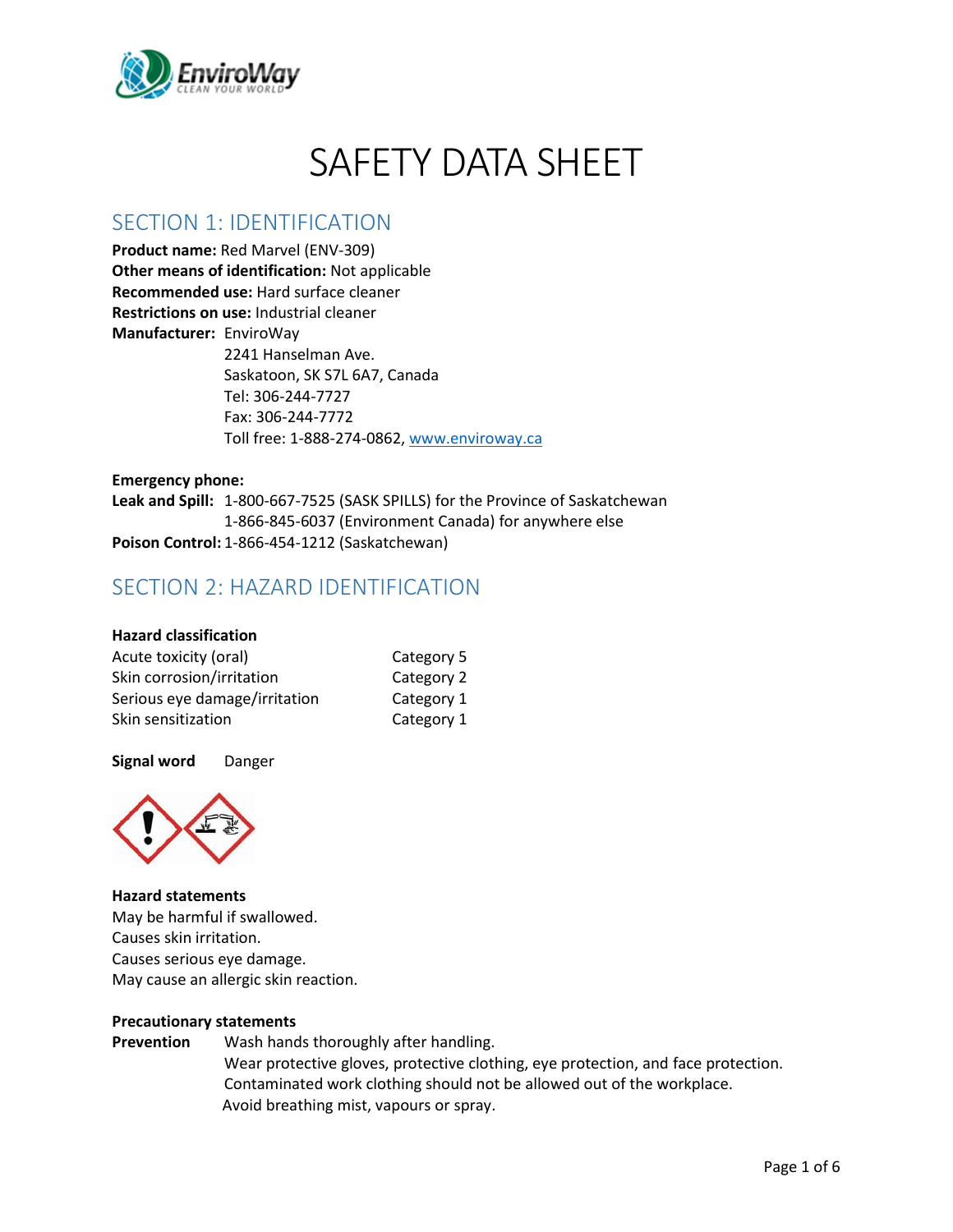

**Response** Call a POISON CENTER/doctor if you feel unwell. IF ON SKIN: Wash with plenty of water. Take off contaminated clothing and wash it before reuse. If skin irritation or rash occurs: Get medical advice/attention. IF IN EYES: Rinse cautiously with water for several minutes. Remove contact lenses, if present and easy to do so. Continue rinsing. Immediately call a POISON CENTER/doctor. **Disposal** Dispose of in accordance with local regulations at government approved waste sites.

# SECTION 3: COMPOSITION/INFORMATION ON INGREDIENTS

### **Substance/Mixture:** Mixture

The following ingredients have hazardous properties:

| <b>Chemical Name</b>            | CAS#            | % by weight |
|---------------------------------|-----------------|-------------|
| Lauryl alcohol ethylene oxide   | $9002 - 92 - 0$ | $20 - 30$   |
| Sodium, C10-16 benzenesulfonate | 68081-81-2      | $5 - 10$    |
| Urea, monohydrochloride         | 506-89-8        | $<$ 5       |
| Citric acid                     | 77-92-9         | $1 - 5$     |
| Sodium xylene sulfonate         | 1300-72-7       | $1 - 5$     |

Ingredients not shown are either not hazardous or present below cut-off values. Ranges shown are due to batch-to-batch variation.

### SECTION 4: FIRST AID MEASURES

**IF SWALLOWED:** Rinse Mouth. Call a POISON CENTRE/doctor if you feel unwell.

**IF ON SKIN:** Wash with plenty of water. Remove contaminated clothing and wash before reuse. If skin irritation or rash occurs, seek medical attention.

**IF IN EYES:** Rinse cautiously with water for several minutes. Remove contact lenses, if present and easy to do so. Continue rinsing. Seek immediate medical attention.

**IF INHALED:** Remove to fresh air. Treat symptomatically. Get medical attention if symptoms occur.

Most important symptoms/effects/effects acute and delayed: See Section 11 for more detailed information on health effects and symptoms.

Immediate medical attention and special treatment needed: Not available

# SECTION 5: FIRE FIGHTING MEASURES

**Flammable:** No

**Suitable extinguishing media:** Use water spray, alcohol-resistant foam, dry chemical or carbon dioxide. **Unsuitable extinguishing media:** None

**Flashpoint:** Not available

**Special Fire Fighting Procedures:** Use water spray to keep containers cool. Fire fighters should wear selfcontained breathing apparatus and full protective clothing.

**Hazardous Combustion Products:** Carbon monoxide

### SECTION 6: ACCIDENTAL RELEASE MEASURES

**Personal precautions, protective equipment and emergency procedures:** Wear protective gloves, clothing. Wear eye and face protection when there is chance of splash back.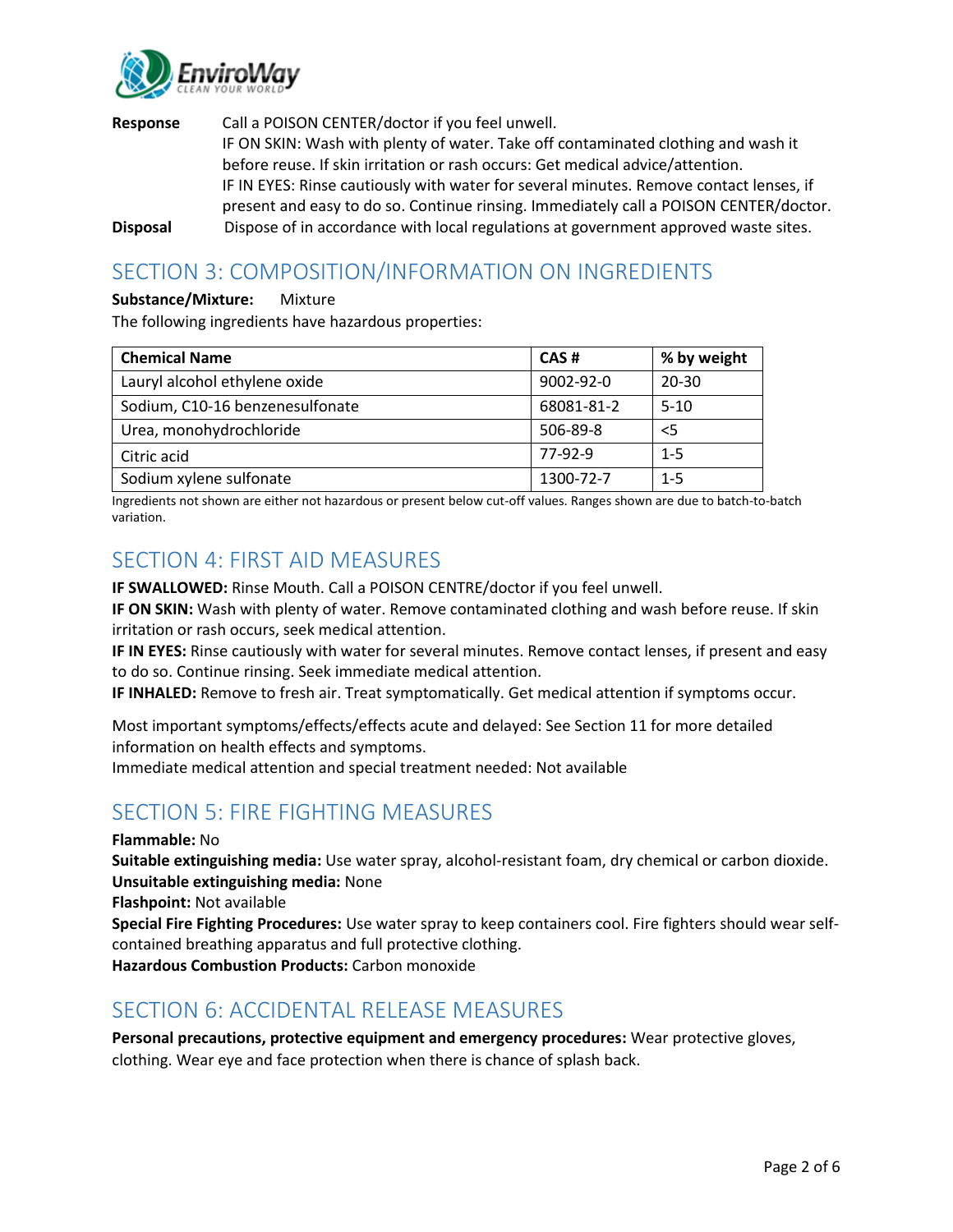

**Methods and materials for containment and cleaning up:** Flush liquid to sewer with plenty of water if the spill is small. Large spills should be contained by diking with soil or other non-combustible absorbent material and then put into dot approved containers.

# SECTION 7: HANDLING AND STORAGE

**Handling Procedures and Equipment:** Keep containers tightly closed when not in use. Do not pressure empty containers. Wash thoroughly after handling.

**Storage Requirements:** Store in a cool, dry, well-ventilated place away from incompatible materials such as strong oxidizers. Do not allow to freeze. Store away from direct sunlight and heat.

# SECTION 8: EXPOSURE CONTROLS/PERSONAL PROTECTION

| Ingredient                     | <b>Exposure limit -</b> | <b>Exposure limit</b> | <b>Exposure limit -</b> |
|--------------------------------|-------------------------|-----------------------|-------------------------|
|                                | <b>ACGIH</b>            | $-$ OSHA              | <b>IDLH</b>             |
| Lauryl alcohol ethylene oxide  | Not available           | Not available         | Not available           |
| sodium c10-16 benzenesulfonate | Not available           | Not available         | Not available           |
| Urea, Monohydrochloride        | Not available           | Not available         | Not available           |
| Citric Acid                    | Not available           | Not available         | Not available           |
| Sodium xylene sulfonate        | Not available           | Not available         | Not available           |

**Gloves:** Wear protective gloves

**Respirator:** Not required for regular use

**Eye:** Where there is potential for eye contact, wear chemical goggles and have eye-flushing equipment immediately available.

**Engineering measures:** Effective exhaust ventilation system. Maintain air concentrations below occupational exposure standards.

**Footwear:** Not required for regular use

**Clothing:** Wear protective clothing

# SECTION 9: PHYSICAL AND CHEMICAL PROPERTIES

**Appearance:** Red liquid **Odour:** Mild floral scent **Odour Threshold (ppm):** Information not available **pH:** 2.1 **Melting point/Freezing Point:** Information not available **Initial Boiling Point/Range:** Information not available **Flash point:** Information not available **Evaporation Rate:** Information not available **Flammability:** Not flammable **Upper/lower flammability/explosive limit:** Information not available **Vapour Pressure (mmHg):** Information not available **Vapour Density (air = 1):** Information not available **Relative density:** Information not available **Solubility in Water:** Miscible **Partition coefficient:** Information not available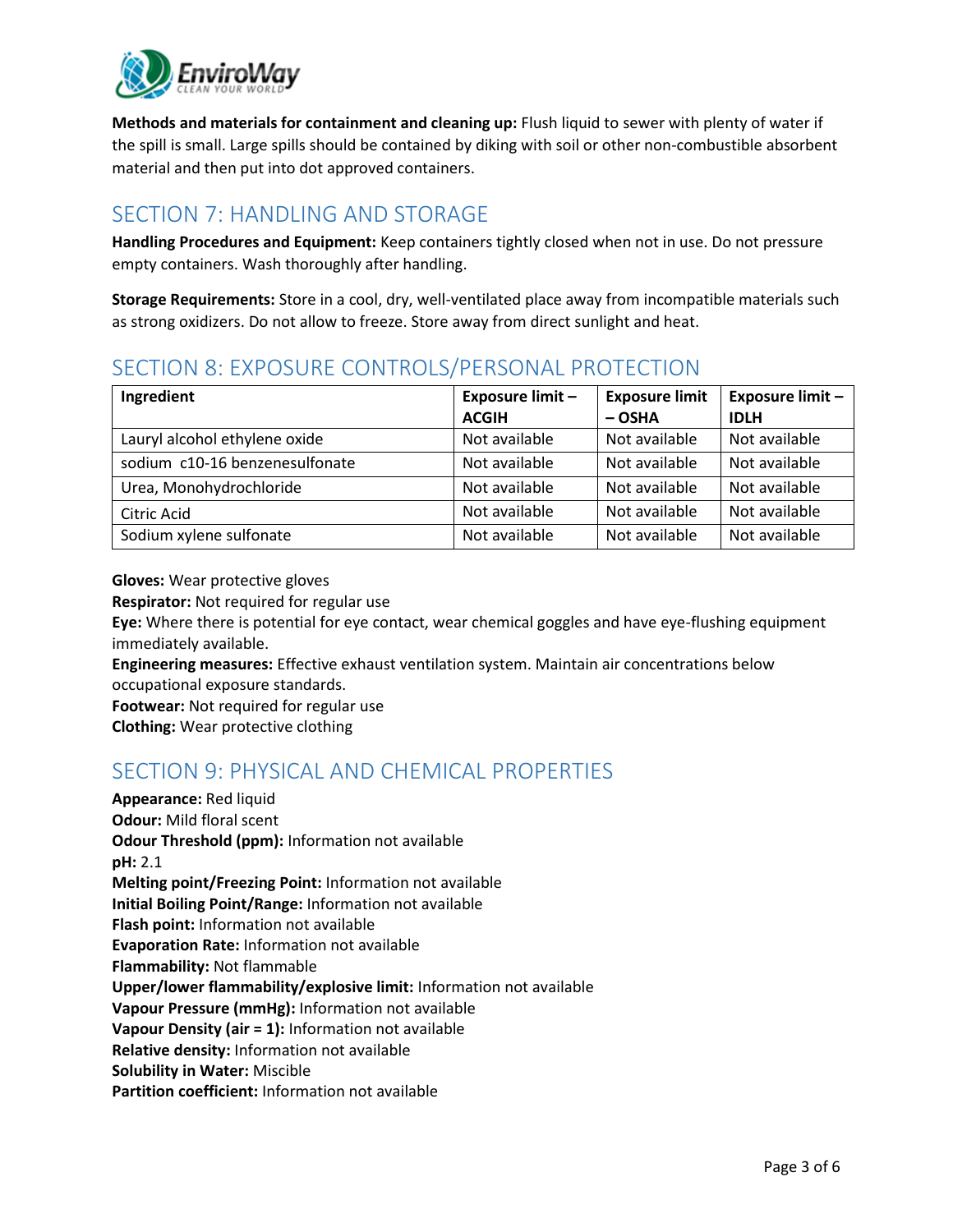

**Auto-ignition temperature:** Information not available **Decomposition temperature:** Information not available **Viscosity:** Information not available

### SECTION 10: STABILITY AND REACTIVITY

**Reactivity:** Not reactive

**Chemical Stability:** Stable

**Incompatibility with Other Substances:** Yes

**Reactivity:** Non-flammable but will burn on prolonged exposure to flame or high temperature. Flammable hydrogen gas may be produced on prolonged contact with metals such as aluminum, tin, lead and zinc. The product may react with alkalis.

**Materials to Avoid:** Avoid strong alkalis and strong oxidizers. Avoid prolonged contact with metals. **Conditions to avoid:** None

**Hazardous Decomposition Products:** May release carbon monoxide, carbon dioxide.

# SECTION 11: TOXICOLOGICAL INFORMATION

| Ingredient                     | LD50 oral     | LD50 dermal   | <b>LC50</b> inhalation |
|--------------------------------|---------------|---------------|------------------------|
|                                | (mg/kg) (rat) | (mg/kg)       | (mg/L)                 |
| Lauryl alcohol ethylene oxide  | 4150          | 72000         | 8600                   |
| sodium c10-16 benzenesulfonate | 1080          | >2000         | Not available          |
| Urea, Monohydrochloride        | 1121          | Not available | Not available          |
| Citric Acid                    | 3000          | Not available | Not available          |
| Sodium xylene sulfonate        | 7200          | 2000          | Not available          |

### **EFFECTS OF ACUTE EXPOSURE:**

**Ingestion:** May be harmful if swallowed. **Skin Contact:** Causes skin irritation. May cause an allergic skin reaction. **Eye Contact:** Causes serious eye damage. **Inhalation:** Generation of mists may cause irritation of respiratory tract.

**Germ cell mutagenicity:** Not applicable **Carcinogenicity:** Not applicable **Reproductive toxicity:** Not applicable **STOT single exposure:** Not applicable **STOT repeated exposure:** Not applicable **Aspiration hazard:** Not applicable

**Routes of exposure:** Ingestion, inhalation, skin/eye exposure

**EFFECTS OF CHRONIC EXPOSURE: Skin Contact:** Not known. **Eye Contact:** Not known. **Ingestion:** Not known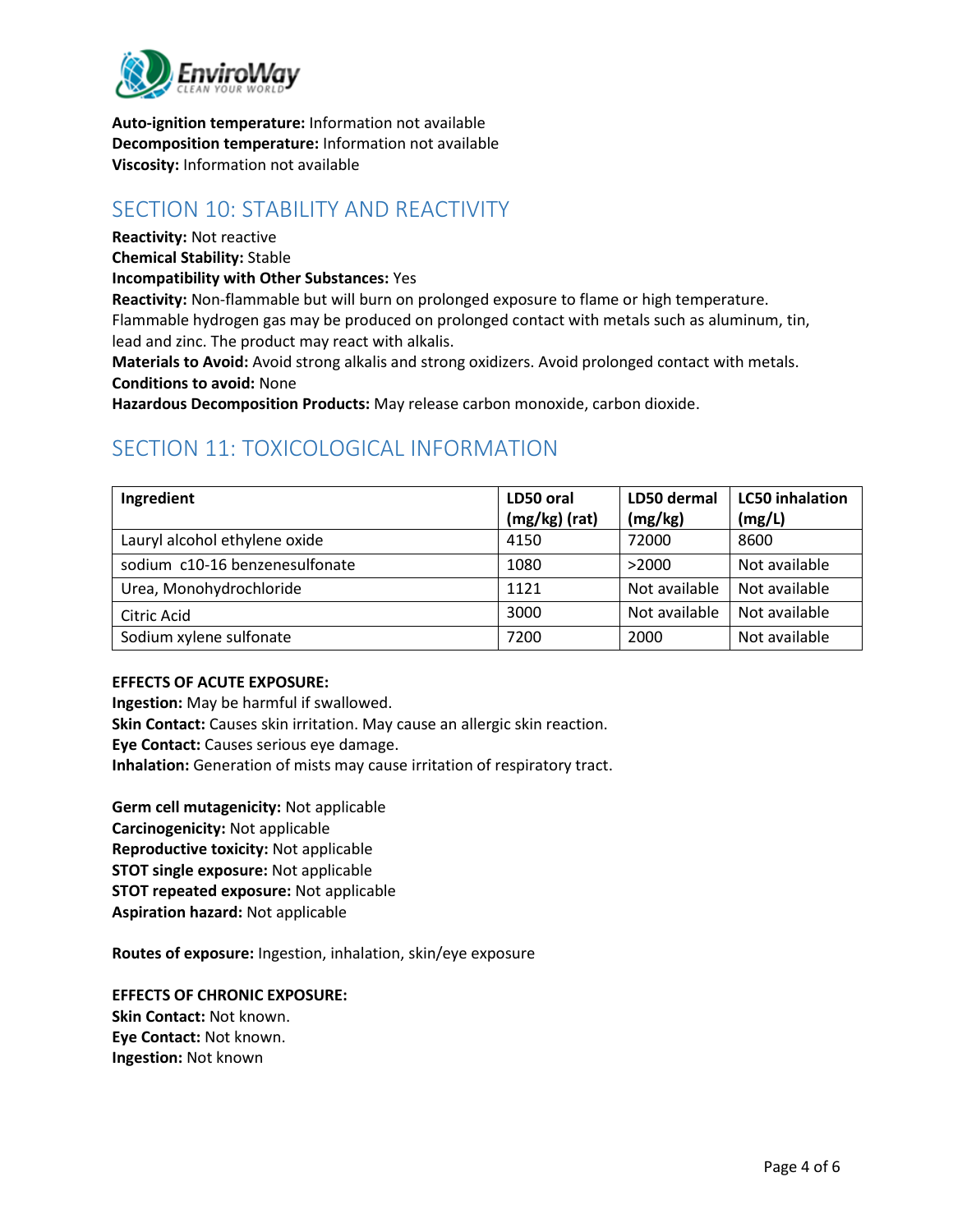

**Numerical measures of toxicity: Oral**: LD50 4,597 mg/kg **Dermal**: LD50 40,773 mg/kg **Inhalation**: LC50 169 mg/L

# SECTION 12: ECOLOGICAL INFORMATION

| <b>Ecotoxicity:</b>            |                                          |                                       |                                    |
|--------------------------------|------------------------------------------|---------------------------------------|------------------------------------|
| Ingredient                     | Fish                                     | <b>Crustaceans</b>                    | Algae                              |
| Lauryl alcohol ethylene oxide  | LC <sub>50</sub> (96h): 1400<br>mg/L     | LC <sub>50</sub> (48h): 6460<br>mg/L  | Not available                      |
| sodium c10-16 benzenesulfonate | $LC_{50}$ (96h): 3 mg/L                  | $EC_{50}$ (48h): 1.62 -<br>$9.3$ mg/L | EC <sub>50</sub> (72h): 29<br>mg/L |
| Urea, Monohydrochloride        | Not available                            | Not available                         | Not available                      |
| Citric Acid                    | LC <sub>50</sub> (96h): 440-<br>706 mg/L | Not available                         | Not available                      |
| Sodium Xylene Sulfonate        | $LC_{50}$ (96h): >1000<br>mg/L           | $EC_{50}$ (48h): >40.3<br>mg/L        | $EC_{50}$ (96h): >230<br>mg/L      |

**Persistence and Degradability:** Expected to be >50% biodegradable.

**Bioaccumulation/Accumulation:** No information available.

**Mobility:** No information available.

**Other adverse effects:** An environmental hazard cannot be excluded in the event of unprofessional handling or disposal.

# SECTION 13: DISPOSAL CONSIDERATIONS

**Waste Disposal:** Dispose of in accordance with local regulations at government approved waste sites.

# SECTION 14: TRANSPORT INFORMATION

**Special Shipping Information:** None

**TDG (Canada) TDG Proper Shipping Name:** Not regulated **Hazard Class:** Not regulated **UN Number:** Not regulated **Packing Group:** Not regulated **Note:** No additional remark. **Marine Pollutant:** None

### SECTION 15: REGULATORY INFORMATION

**Canadian DSL Inventory Status:** All ingredients are specified on the Domestic Substances List or exempt No safety, health, or environmental regulations specific to this product are known.